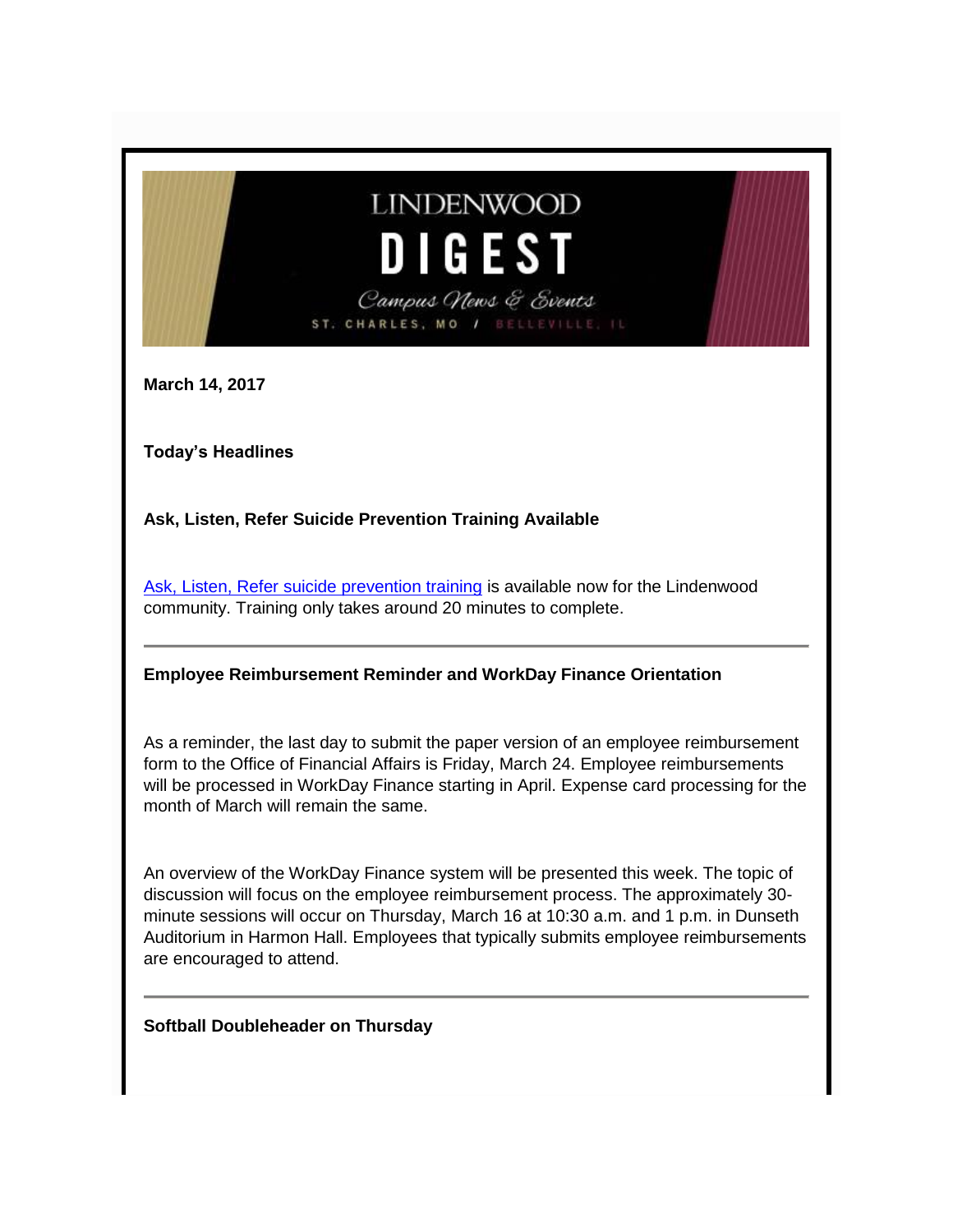The Lindenwood softball team has a perfect 3-0 record this season at the Lou Brock Sports Complex. It will look to add to that mark this Thursday with a non-conference doubleheader against Quincy. First pitch is scheduled for 1 p.m.

#### **The (Dis)Honesty Project Screening, Q&A April 4**

The John W. Hammond Institute for Free Enterprise presents a screening of The (Dis)Honesty Project on Tuesday, April 4 from 4:30-6:30 p.m. at Dunseth Auditorium in Harmon Hall.

The 90-minute documentary screening will be followed by a Q&A session featuring Yael Melamede, Producer and Director at SALTY Features.

For more information, see the [Hammond Institute website.](http://www.lindenwood.edu/academics/centers-institutes/the-hammond-institute/events-2/) You can also contact Carol Felzien at 636-627-2915 or [cfelzien@lindenwood.edu.](mailto:cfelzien@lindenwood.edu)

#### **Mike Posner and The Legendary Mike Posner Band Live at Lindenwood**



The Campus Activities Board presents Mike Posner and The Legendary Mike Posner Band live at J. Scheidegger Center for the Arts April 4 at 7 p.m. during Spring Fling Week!

When Mike Posner was a junior at Duke University, he recorded a song in his dorm room called "Cooler Than Me" about being snubbed by a snooty girl. A few months later, the sly kiss-off climbed to No. 3 on the Billboard Pop Chart, became a top-10 hit around the world, and sold more than 3 million copies. Suddenly, the girls weren't so snooty anymore. The sweetly shy 22-year-old Detroit native with a raspy soulful tenor was transformed into the break-out newcomer of 2010 with his debut album, 31 Minutes to Takeoff, which also spawned the platinum hits "Please Don't Go" and "Bow Chicka Wow Wow,"

featuring Lil' Wayne, and showcased Posner's knack for killer hooks, shapely melodies, irresistible beats, and relatable lyrics that navigate post-collegiate life and love.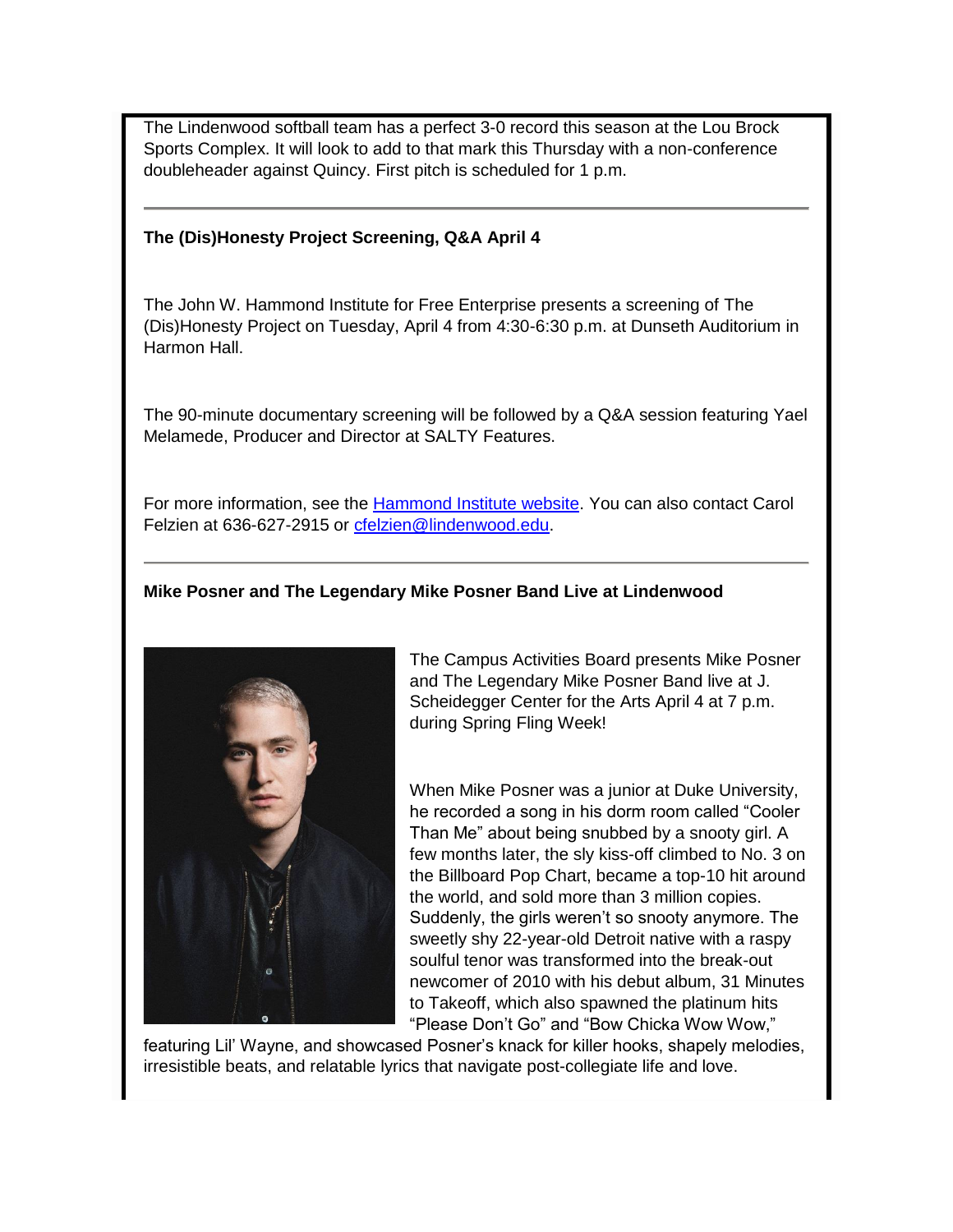Staff and faculty can purchase tickets for \$15 at the J. Scheidegger Center Box Office.

#### **Dining Hall Spring Break Hours**

Please see the *flyer* for spring break hours for Grab n' Go, Java 201 (Library), Lion's Pride Market, Spellmann Dining Hall, and Evans Common Dining Hall

#### **Barnes & Noble Bookstore Closure Alert**

Please note that the Barnes & Noble Bookstore on the St. Charles campus will be closed on the following dates:

Saturday March 18 -- CLOSED Spring Break Week

#### **Evans Commons and Track Spring Break Hours**

The following will be the hours for the Evans Commons Rec Center and Third Floor Track over Spring Break:

Monday – Friday (March 13 – 17) – 8 a.m.-8 p.m.

Beginning March 18, the Rec Center and Track will be back to normal hours.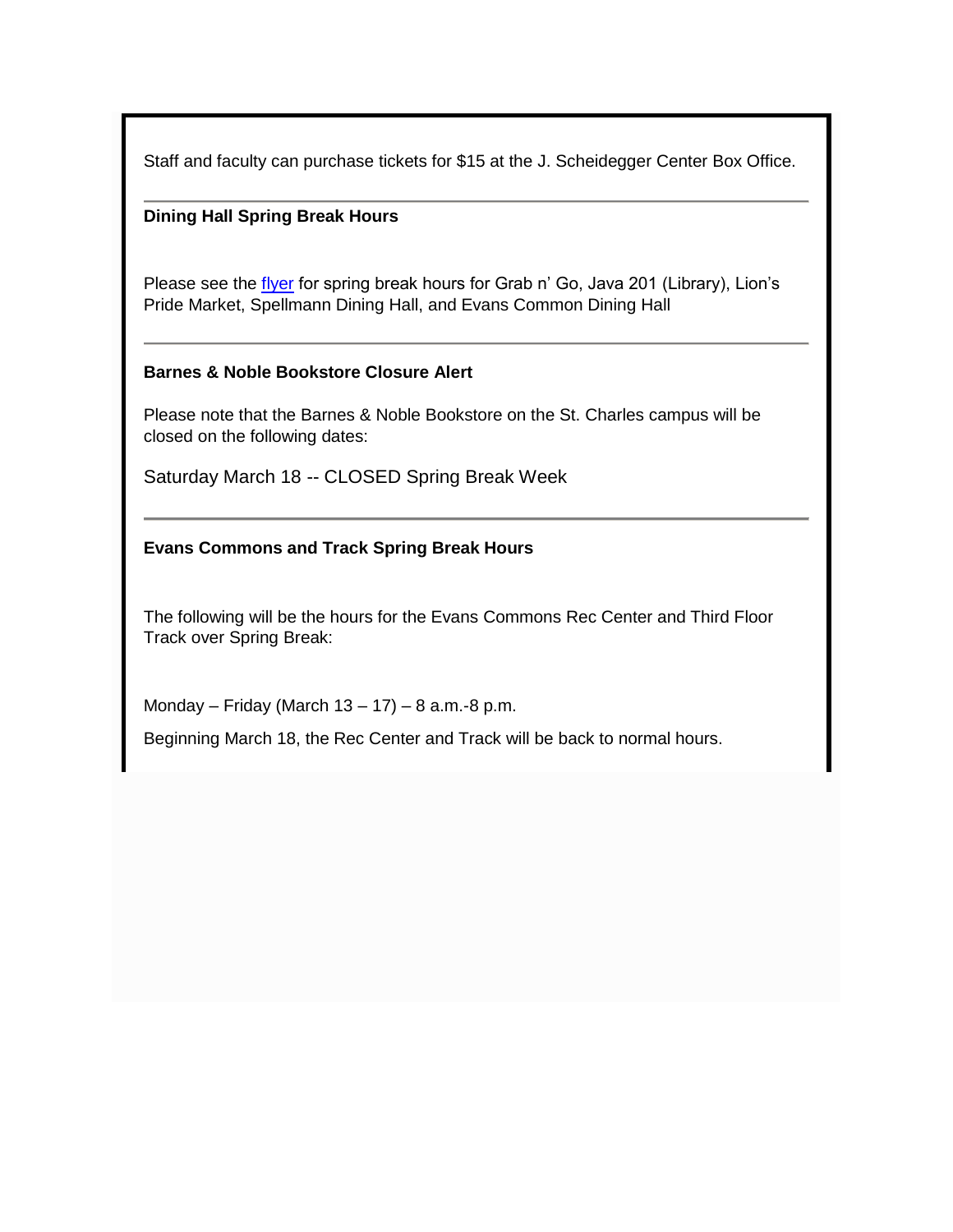#### **EVANS COMMONS SPRING BREAK HOURS**

(Mar. 11-Mar. 19)

**Evans Commons Dining Hall** Saturday, Mar. 11 - Saturday, Mar. 18 Brunch: 11 a.m.-1 p.m. Dinner: 5 p.m.-6:30 p.m.

Sunday, Mar. 19 Brunch: 11 a.m.-1 p.m. Dinner: 4:30 p.m.-8:30 p.m.

**Residential Life & Student Involvement** Weekdays: 8 a.m. - 5 p.m.

**Student Health Center CLOSED** 

**Counseling Center** Weekdays: 9 a.m. - 5 p.m.

Rec Center, Track, & Laundry Room Saturday, Mar. 11 & Sunday, Mar. 12 10 a.m. - 8 p.m.

Monday, Mar. 13 - Friday, Mar. 17 8 a.m. - 8 p.m.

Saturday, Mar. 18 & Sunday, Mar. 19 9 a.m. - 10 p.m.

**Mailroom** Monday, Mar. 13 - Friday, Mar. 17 8 a.m. to 5 p.m.

Saturday, Mar. 11 & Saturday, Mar. 18 9 a.m. to 12 p.m.

Sunday, Mar. 12 & Sunday, Mar. 19 12 p.m. to 3 p.m.

#### ER LIBRARY. B١ Ш **SPRING BREAK HOURS**

SATURDAY, MARCH 11 SUNDAY, MARCH 12 MONDAY, MARCH 13 - THURSDAY, MARCH 16 7.30 A.M. - 8 P.M. FRIDAY, MARCH 17 SATURDAY, MARCH 18

SUNDAY, MARCH 19

1 P.M. - 5 P.M. 7.30 А.М. - 5 Р.М. 10 A.M. - 3 P.M. 2 P.M. - 2 A.M.

10 A.M. - 3 P.M.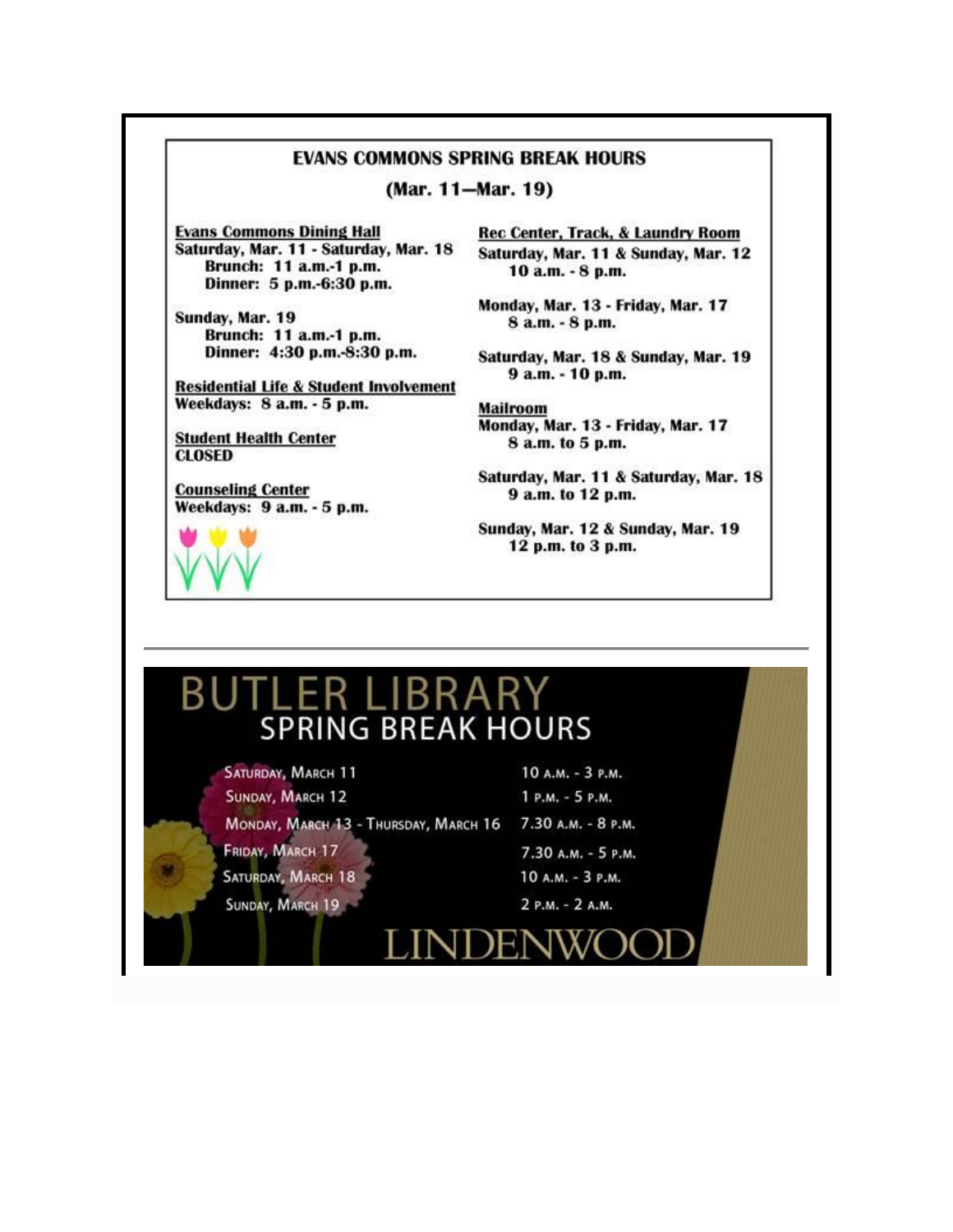### **Recent Editions**

- [March 10, 2017](http://felix.lindenwood.edu/newsletter/digest/2017_03/2017_03_10.pdf)
- [March 7, 2017](http://felix.lindenwood.edu/newsletter/digest/2017_03/2017_03_07.pdf)
- [March 3, 2017](http://felix.lindenwood.edu/newsletter/digest/2017_03/2017_03_03.pdf)
- [Feb. 28, 2017](http://felix.lindenwood.edu/newsletter/digest/2017_02/digest_2017_02_28.pdf)
- [Feb. 24, 2017](http://felix.lindenwood.edu/newsletter/digest/2017_02/digest_2017_02_24.pdf)

## **Events and Deadlines**

- **Spring 2017:** [Academic Technology Services Workshops](http://felix.lindenwood.edu/newsletter/2017_01/spring2017workshops.pdf)
- **March 17-19:** [Women's Frozen Four](https://stlsports.org/special-event/2017-ncaa-womens-frozen-four/)
- **March 21:** [Symphony Orchestra](http://www.lindenwood.edu/j-scheidegger-center-for-the-arts/upcoming-events/music/)
- **March 22:** [Symphonic Band](http://www.lindenwood.edu/j-scheidegger-center-for-the-arts/upcoming-events/music/)
- **March 22:** Erin Mann [Faculty Pedagogical Development Survey Results and](http://felix.lindenwood.edu/newsletter/2017_03/assessment_03_07.pdf)  **[Discussion](http://felix.lindenwood.edu/newsletter/2017_03/assessment_03_07.pdf)**
- **March 22:** [Deadline for Student Research Conference Submissions](http://www.lindenwood.edu/academics/beyond-the-classroom/student-research/)
- **March 24:** [Choir Concert](http://www.lindenwood.edu/j-scheidegger-center-for-the-arts/upcoming-events/music/)
- **March 24:** Dissertation Defense: Betsy Moog Brooks, "Applying Andragogical Principles to Real-Time Embedded Parental Coaching When Helping Their Children with Hearing Loss to Talk" at 8 a.m. in Roemer 217
- **March 24:** Dissertation Defense: Christine H. Gustus, "E-Mentoring an Educator in a State School for the Deaf: An Action Research Study" at 9 a.m. in Roemer 217
- **March 25:** [Lindenwood Belleville Open House](http://www.lindenwood.edu/belleville/admissions/undergraduate-admissions/open-house/)
- **March 25:** [Deadline for Commencement Regalia Orders](https://facultydirect.herffjones.com/)
- **March 27:** [Jazz Orchestra](http://www.lindenwood.edu/j-scheidegger-center-for-the-arts/upcoming-events/music/)
- **March 28:** [Business Ethics Panel](http://felix.lindenwood.edu/newsletter/2017_03/businessethicspanel.pdf)
- **March 30:** [TIAA Financial Consultant](http://felix.lindenwood.edu/newsletter/2017_03/tiaa.pdf)
- **March 30-April 1:** [Anton in Show Business](http://www.lindenwood.edu/j-scheidegger-center-for-the-arts/upcoming-events/university-theater/anton-in-show-business-march-30-april-1-6-8/)
- **March 30-April 9:** [Annual Juried Student Art Exhibition](http://www.lindenwood.edu/j-scheidegger-center-for-the-arts/upcoming-events/art-exhibits/)
- **March 31:** Dissertation Defense: Megan Zacheis "A Quantitative Exploration of Higher Education, Nontraditional Student Retention Demographics and Success Predictors at a Midwest Private University" at 9 a.m.in Roemer 217
- **April 4: [Faculty Reads Series](http://felix.lindenwood.edu/newsletter/2017_03/facultyreads.pdf)**
- **April 7:** Dissertation Defense: Connie Jo Lindemann-Litzsinger, "Investigating the Possible Relationship between High School Athletic Participation and First-Generation College Student Persistence to College Graduation" 9 a.m., Roemer 217
- **April 13:** [Clay Target Classic](http://felix.lindenwood.edu/newsletter/2017_03/clay_target_classic.pdf)
- **April 19:** Faculty Informational Session Hyland VIP Room, 3 p.m. Contact David Wilson at [DWilson@lindenwood.edu](mailto:DWilson@lindenwood.edu) or x4737
- **April 19:** [Mock Interviews at Wentzville](http://felix.lindenwood.edu/newsletter/2017_02/wentzville_interviews.pdf)
- **April 21:** Faculty Informational Session M207, 10 a.m. Contact David Wilson at [DWilson@lindenwood.edu](mailto:DWilson@lindenwood.edu) or x4737